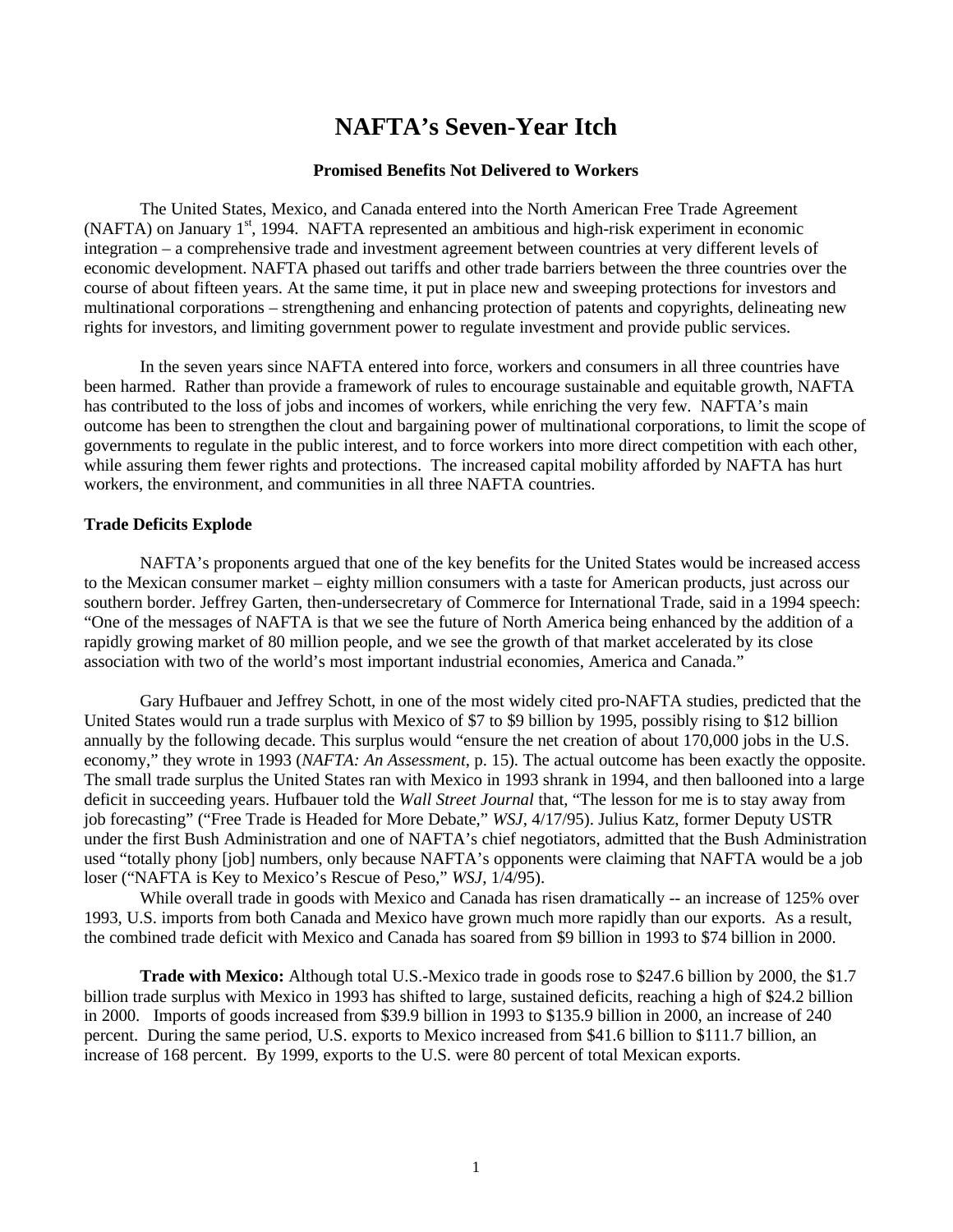# **U.S. Mexico Trade**

|      | Imports | <b>Exports</b> | Balance |
|------|---------|----------------|---------|
| 1993 | 39.9    | 41.6           | 1.7     |
| 2000 | 135.9   | 111.7          | $-24.2$ |

Source: U.S. Department of Commerce, U.S. International Trade in Goods and Services

**Trade with Canada:** Since the implementation of the Canada-U.S. FTA in 1989 and NAFTA in 1994, the Canadian and U.S. economies have become much more integrated in terms of trade. In 1992, exports to the U.S. were 75 percent of total Canadian exports. By 1999, that number had increased to 83.4 percent. The U.S. trade balance with Canada during the first seven years of NAFTA has also shown a significant deterioration. The \$10.7 billion trade goods deficit with Canada in 1993 exploded to \$50.4 billion in 2000. In fact, trade deficits with Canada have averaged \$24.5 billion per year during the first seven years of NAFTA. Exports of U.S. goods to Canada increased from \$100.2 billion in 1993 to \$178.8 billion in 2000, an increase of 78 percent. During the same seven years, imports surged from \$110.9 billion to \$229.2 billion, an increase of 107 percent.

# **U.S.- Canada Trade**

|      | Imports | <b>Exports</b> | <b>Balance</b> |
|------|---------|----------------|----------------|
| 1993 | 10.9    | 100.2          | $-10.7$        |
| 2000 | 229.2   | 178.8          | $-50.4$        |

# **Intra-industry Trade**

It is a measure of the increased integration of the North American economies that two-way trade occurs within virtually every industry. Approximately 80 percent of U.S.-Mexican trade is intra-industry trade. The majority of categories that show up as top U.S. exports also appear on the list of top U.S. imports. This two-way exchange within industries reflects the specialization that occurs through trade. It can imply any of the following: 1. each country is sending the other a totally different product within the same industrial category, 2. each country is sending a different version of the same product, and 3. each country is sending the other essentially the same product, but at a different stage of production.

# **Auto Trade**

The majority of the U.S. goods deficit with NAFTA countries can be attributed to the increased deficits in automotive goods (vehicles and parts). In 1993, the U.S. deficits in automotive goods were \$3.6 billion and \$9.5 billion with Mexico and Canada respectively. By 2000, those automotive deficits had grown to \$24.0 billion with Mexico and \$19.3 billion with Canada. A more detailed breakdown of the data shows a different pattern of trade with the countries. The U.S. experienced deficits with Mexico in both vehicles (\$17.3 billion), and parts (\$6.7 billion). On the other hand, the large U.S. deficit with Canada in vehicles (\$30.2 billion), was somewhat offset by a surplus in parts (\$10.9 billion).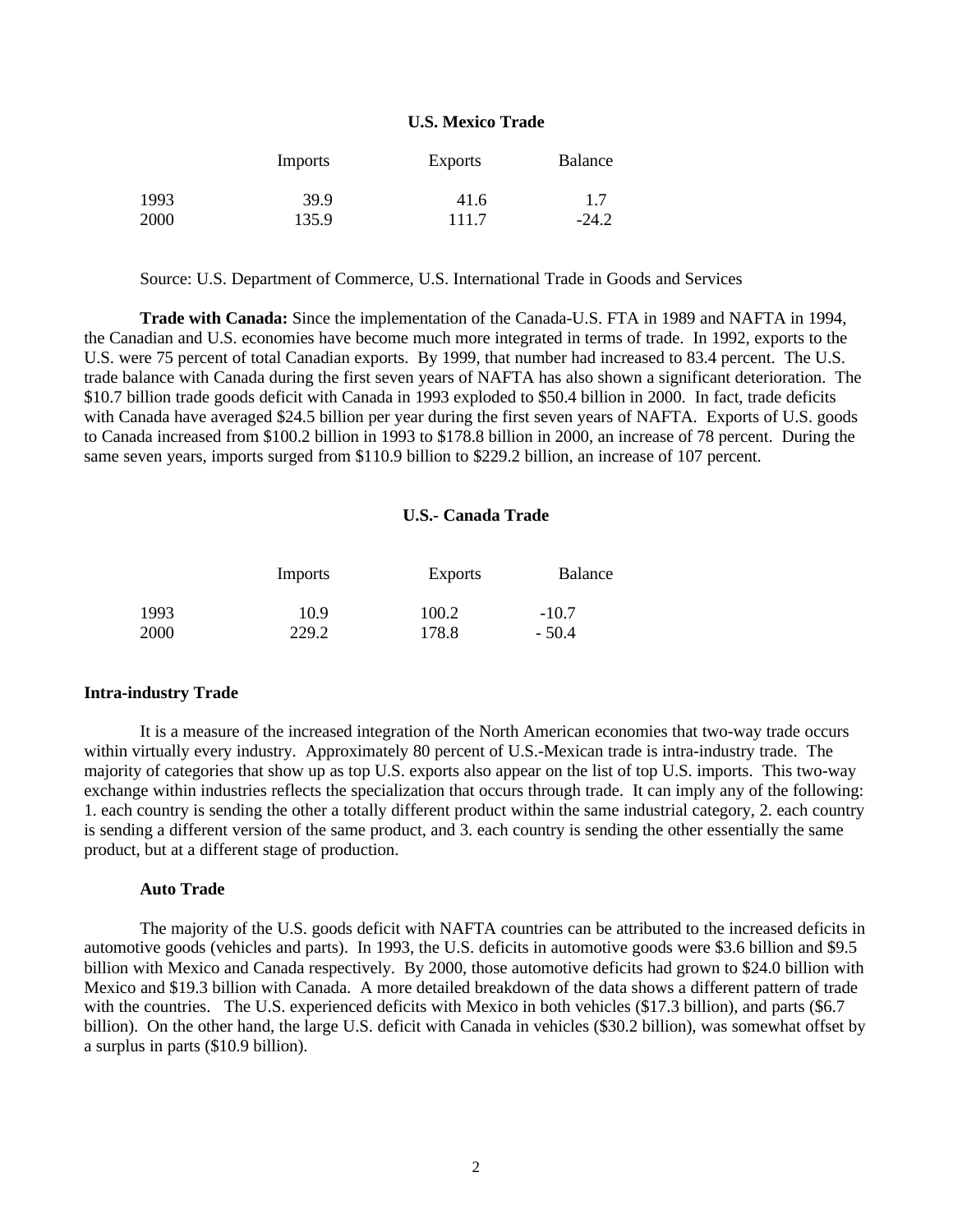# **Trade in Services**

Trade in services with NAFTA countries has somewhat offset the exploding trade deficits in goods. The U.S. services deficit of \$0.4 billion with Mexico in 1993 switched to a surplus of \$2.8 billion in 1999. However, the \$7.1 billion services surplus with Canada in 1993 shrank to \$5.7 billion in 1999.

# **Lost Job Opportunities**

During the debate over its passage, supporters claimed that a surge in our trade surplus with Mexico would create 170,000 jobs in the U.S. as a result of NAFTA. The dramatic shift in the trade patterns with both Mexico and Canada has proven these predictions to be absolutely wrong. **The U.S. trade deficit with Mexico and Canada has almost quadrupled since NAFTA went into effect, accounting for the loss of more than three-quarters of a million jobs and job opportunities in the United States since 1993.** For more details and information on how the job multiplier was calculated, see the excellent study by the Economic Policy Institute, "NAFTA at Seven: Its Impact on Workers in all Three Countries." (Information on how to obtain the study can be found on EPI's website: http://epinet.org .)

**Mexico:** The persistently large trade deficits during the first seven years of NAFTA have resulted in hundreds of thousands of lost job opportunities. If the U.S. consumes more imported goods than it than it produces for export, the result is lost job opportunities. This can happen when imports displace domestic production or when companies producing in the U.S. decide to shift production. EPI calculates that the growth in the U.S. trade deficit with Mexico since NAFTA resulted in 367,193 lost U.S. job opportunities, while increasing downward pressure on wages and eroding workers' bargaining power.

**Canada:** The substantial increase in the trade deficit with our largest trading partner has also contributed to hundreds of thousands of lost jobs opportunities during the first seven years of NAFTA. According to EPI, the rapid growth in the U.S. trade deficit with Canada resulted in 398,837 lost job opportunities since 1993.

**NAFTA Total:** During the first seven years of NAFTA, EPI finds that the inflation-adjusted \$62.8 billion increase in the combined trade deficit with NAFTA partners has cost American workers 766,030 job opportunities. While macroeconomic policies have resulted in a relatively low overall U.S. level of unemployment – at around 4% -- this loss of job opportunities shows up as a shift in the overall composition and quality of jobs B primarily a shift away from relatively high-paying manufacturing jobs with good benefits and higher union density to service-sector jobs that pay less on average.

**Textile and Apparel Jobs:** Trade-related job losses from NAFTA are readily apparent in the U.S. textile and apparel industry that has experienced a huge surge in imports and dramatic declines in employment in the seven years since NAFTA went into effect. Average annual (seasonally adjusted) employment in the U.S. apparel industry has shrunk from 1,002,000 in 1993 to 666,000 in 2000, a 34 percent decline. During the same period, average annual employment in the textile sector, which is more capital intensive, fell from 677,000 to 548,000, a drop of 19 percent.

# **NAFTA Transitional Adjustment Assistance Program: 335,975 Workers Certified**

One concrete measure of jobs lost to NAFTA is the number of workers certified under the NAFTA Transitional Adjustment Assistance Program (NAFTA-TAA). This program provides training benefits and some income support to workers who have lost their jobs because their company moved production to Mexico or Canada or because of increased imports from Mexico or Canada.

As of February 5, 2001, out of approximately 600,000 applicants under NAFTA-TAA, the U.S. Department of Labor has certified 335,975 workers from 2,799 locations as having lost their job because of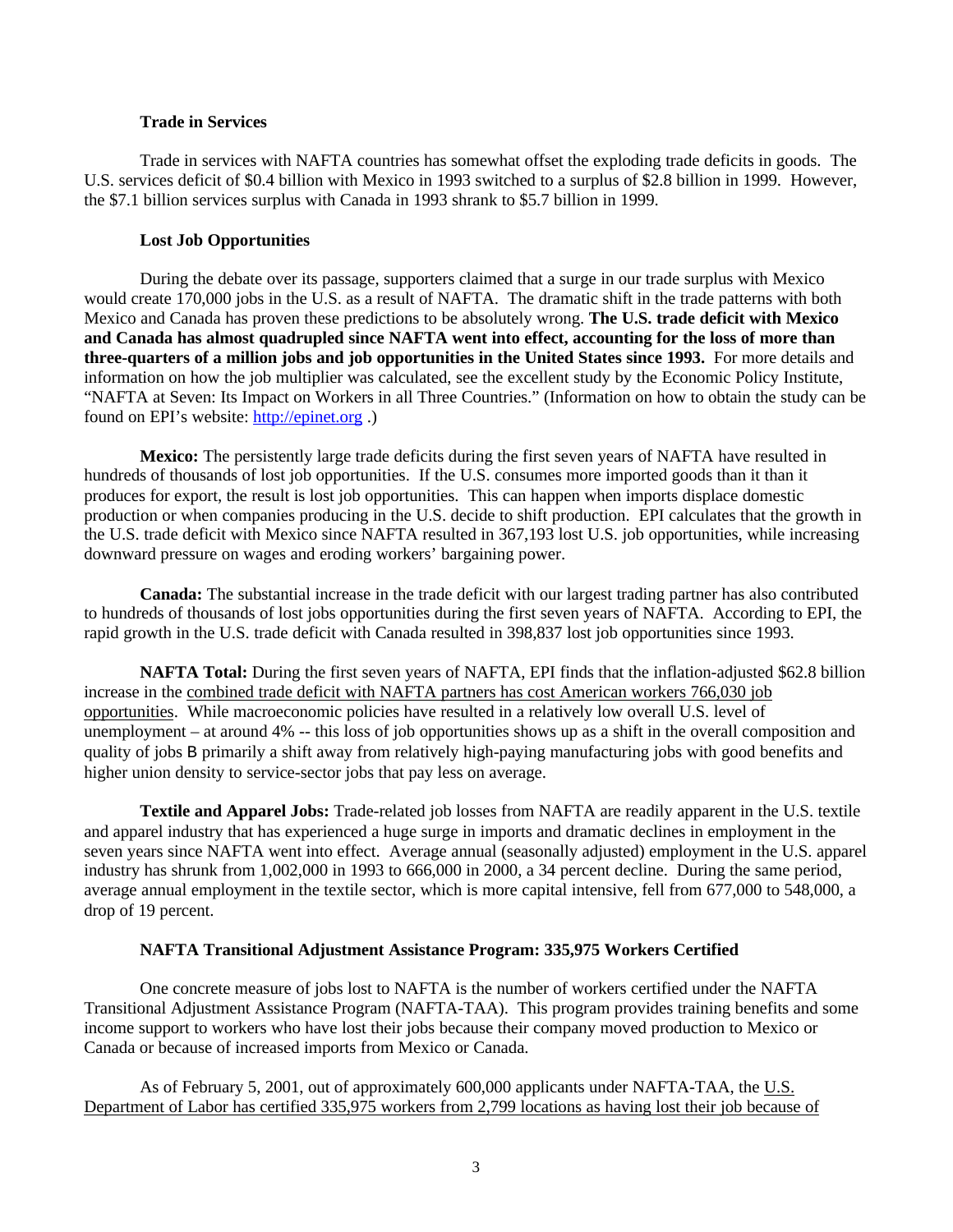NAFTA. During the same time period, approximately 798,800 workers were certified under the broader Trade Adjustment Assistance (TAA) program, which stipulates that imports must be a substantial cause of worker dislocation. Several unions recommend that dislocated workers file under both programs, and 243,800 workers were certified under both programs.

Of the 335,975 workers certified under NAFTA-TAA, 201,000 (60%) were certified as a result of companies shifting production to Mexico (169,969 - 51%) or Canada (31,206 - 9%). Another 75,844 workers (23%) were certified as a result of increased customer imports from both countries. A total of 44,364 workers (13%) were certified as a result of increased company imports. In addition, 14,592 workers (4%) were certified because of high and rising aggregate imports from Mexico and/or Canada.

NAFTA-TAA certifications undercount the number of workers displaced by NAFTA for several reasons. Almost twice as many workers apply for NAFTA-TAA as the number certified. Second, many workers and employers seek benefits under the broader TAA program, because of some advantages in the training provisions. Third, as many as half of trade-displaced workers have no idea they are eligible for benefits. Fourth, NAFTA-TAA does not count the loss of potential jobs when an American company adds new production to an existing facility or builds a new facility in Mexico or Canada.

# **Foreign Direct Investment**

**Mexico:** Foreign direct investment (FDI) -- the building or buying of plants, equipment and other productive assets B has been increasing in Mexico since the mid-1980s. In 1994, FDI in Mexico more than doubled, from \$4.9 billion to \$10 billion. The uncertainty surrounding the peso devaluation led to a drop in FDI to \$6.7 billion in 1995. However, FDI rebounded in 1996 to \$10.3 billion. Mexico managed to top that figure in 1997, with \$12.9 billion in FDI. In 1998, FDI in Mexico totaled \$10.2 billion. Approximately 60 percent of foreign direct investment in Mexico during NAFTA was invested in manufacturing enterprises. The U.S. was responsible for 54 percent of total FDI in Mexico during NAFTA.

**Canada:** Similar to the Mexican experience, FDI in Canada soared from \$4.7 billion in 1993 to \$8.2 billion in 1994, and progressed steadily to reach \$11.8 billion in 1997. The uncertainty associated with investing in Asia following the economic crisis shifted FDI to more stable economies such as Canada's. Inward flows of FDI to Canada surged to \$21.7 billion in 1998 and to \$25.1 billion in 1999. The decrease in relative labor costs - driven by currency devaluation B provided added incentive to invest in Canada. Hourly compensation costs for production workers in Canadian manufacturing of \$16.44 were 100 percent of U.S. levels in 1993. By 1999, they had fallen to 81 percent of U.S. levels B \$15.60 versus \$19.20.

# **Maquiladora Expansion**

The maquiladora industry is performing quite robustly despite uncertainties surrounding its tax status and new NAFTA-related rulings on taxes this year. Among factors favoring the maquiladora industry are its increasing strategic importance in worldwide manufacturing production and a healthy U.S. market.

During January-September 2000, maquiladora employment grew 13.4 percent relative to the year-earlier period, to 1.3 million workers. The number of maquiladoras increased by 9.3 percent over the year before to total 3,562 plants.

In 1999, hourly compensation costs for production workers in manufacturing in the maquiladora export industries was 16.67 pesos, or \$1.74. These figures are adjusted by the U.S. Bureau of Labor Statistics to represent hourly wages plus the value of benefits and bonuses. In contrast, hourly compensation costs in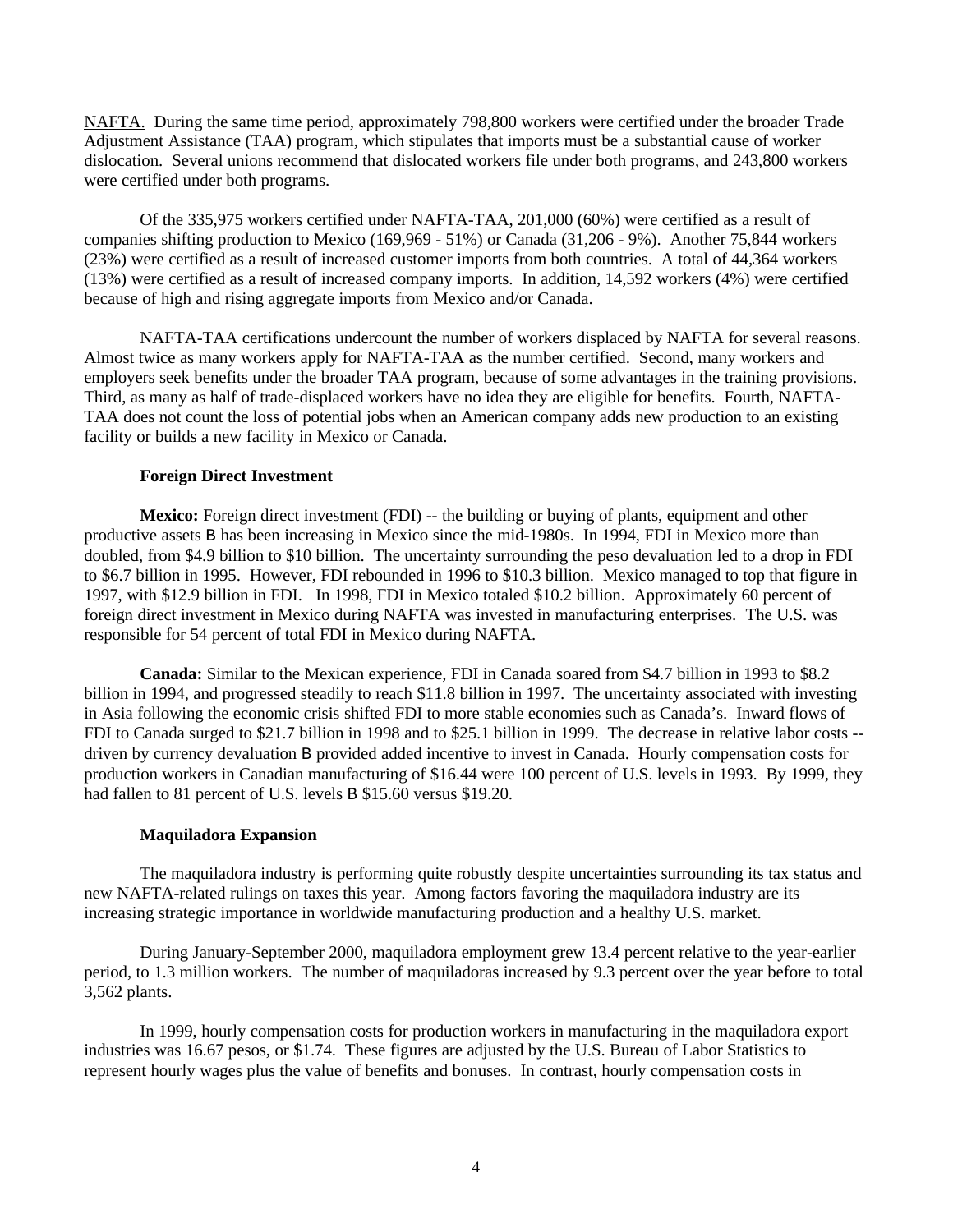manufacturing for all of Mexico was 20.24 pesos, or \$2.12. Hourly compensation in U.S. manufacturing was \$19.20 in 1999. $^{i}$ 

Total raw materials processed by the maquiladora industry reached \$40.5 billion for January-September (\$39.2 billion imported), 20.8 percent higher than the same period last year. Value added, at \$12.7 billion through September, was 32 percent above its level a year earlier. During the first nine months of the year, maquiladora exports grew 25 percent relative to the year-earlier period and reached \$57.3 billion. This represents almost 47 percent of Mexico's total exports and 54 percent of Mexico's manufacturing exports.

From January to September 2000, the maquiladora industry's three principal sectors were as follows: 433,300 workers producing \$26 billion in electric and electronic goods; 233,700 workers producing \$10.1 billion transportation equipment; and 279,900 workers producing \$5 billion in textiles and apparel. Mexico's textile and apparel sector is the single largest supplier in the world to the U.S. Its electric and electronic sector ranks second among world suppliers to the U.S., and transportation equipment and auto parts ranks third among world suppliers to the U.S.

Taxes: Maquiladora companies do not pay corporate income tax because they typically do not generate sales, and therefore no direct income in Mexico. However, in 1994, Mexican authorities decided to subject the industry to transfer pricing rules. Maquiladoras were required to pay taxes on the value of their production, even when the product was being transferred to the firm's parent outside Mexico. Mexico announced that, as of 2000, maquiladoras would be considered a permanent establishment in the country for tax purposes. This presented a much higher tax burden for maquiladoras with headquarters in the U.S. Because this change would have made many companies uncompetitive, the U.S. and Mexico reached an intergovernmental agreement -through 2004 that kept the existing transfer pricing scheme in place.

#### **U.S. Mexico Wage Gap**

In 1993, Mexican hourly compensation costs for production workers in manufacturing were 14.5 percent of those in the U.S.: \$2.40 versus \$16.44. After six years of NAFTA, 1999 hourly compensation costs for production workers in manufacturing had fallen to 11 percent of U.S. levels: \$2.12 versus \$19.20. Far from closing the wage gap as promised, NAFTA to date has exacerbated the already stark differences between U.S. and Mexican wages.

For the Mexican worker, the picture is even bleaker than the U.S. Mexican wage gap would indicate. When increases in consumer prices are factored in, real hourly compensation in pesos fell by 17 percent for the 1993-99 period. Self-employed workers (whose numbers have grown significantly) suffered even more, with inflation-adjusted hourly wages falling 40 percent. While preliminary data indicate the real Mexican wage increased by about 5 percent in 2000, Mexican workers still earn less today than before NAFTA. This should give pause to the many pundits who trumpet NAFTA's success based on irrelevant statistics, such as the growth in overall trade volume.

#### **Mexican Economy**

-

Following the severe recession of 1995, overall economic indicators have shown rapid growth rates: 6.7% in 1998, 4.8% in 1999 and 7.2% in 2000. However, officials in Mexico expect growth to cool to 4.5% in 2001. Independent analysts predict it could fall below 3%, as U.S. demand for the country's exports slackens.

<sup>&</sup>lt;sup>i</sup>..International Comparisons of Hourly Compensation Costs for Production Workers in Manufacturing, 1999, Bureau of Labor Statistics, U.S. Department of Labor.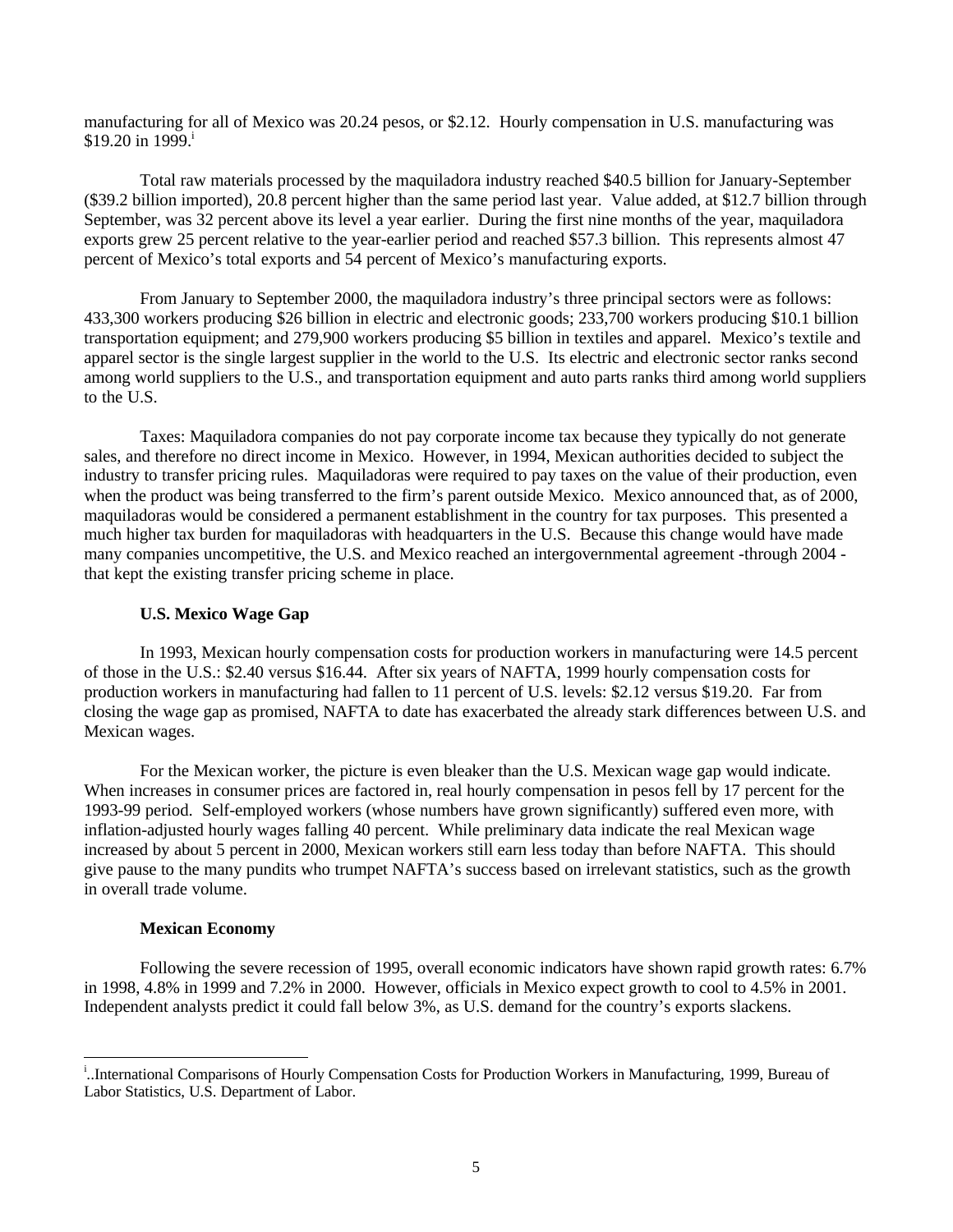Unfortunately, economic growth during the NAFTA years has not reduced glaring income inequality in Mexico. According to the United Nations, 18 percent of the Mexican population was subsisting on less than \$1 per day in 1995, up from 15 percent in 1993. The poorest 20% of the population received only 3.6 percent of national income, while the richest 20% received 58.2% B a ratio of 16 to 1. Mexico now has three times as many billionaires as it did on the eve of NAFTA.

When adult workers are not paid a living wage, they are forced to send their children into the workforce. In Mexico, 5 million children younger than 14 years old are working. Nineteen percent of 12-14 year-olds are working.

#### **Canadian Economy**

By almost any measure, the post-FTA period of 1989 through 1996 has been one of the most dismal in Canadian history. It has been the longest period of below potential growth since the Great Depression. Growth in the post-FTA period has been significantly slower than in the U.S. -- real GDP grew an average 1.4 percent, 1989- 1996, compared to 2.0 percent in the U.S. Given population growth, there has been almost no growth in real living standards in Canada since 1988.

The national unemployment rate soared from a low of 7.5 percent in 1989 to more than 11 percent in the 1990s. At least one in five Canadian workers have been unemployed each year in the 1990s. An historically unprecedented gap has emerged between unemployment rates in Canada and the U.S., largely because of much slower job growth in Canada. The absolute number of full-time jobs recorded in 1990 was not regained until 1997. The participation rate has fallen steadily from 67.5 percent in 1989 to below 65 percent today.

The incidence of part-time work has increased from 20 percent to 25 percent among adult women since 1989, and this is almost all involuntary part-time employment. The casualization of employment in the 1990s is also revealed in the rapid growth of temporary work, which increased from 5 percent to 11.6 percent of total employment between 1991 and 1996. Self employment has contributed to one-half of all job growth in the 1990s.

Benefits have been significantly cut in most provinces since 1992, and it has been more difficult to claim benefits. The result has been a sharp increase in poverty, particularly among families with children. The incidence of low income families with children has risen from 15.3 percent in 1989 to 21 percent in 1995. In 1997, only 36 percent of unemployed workers in Canada received the Unemployment Insurance benefits they paid for through their UI payroll deductions, down from 74 percent in 1989.

Although the Canadian economy has improved during the past two years, and full-time employment has increased, economic growth has not yet fully spilled over to working people in the form of wage gains. While pre-tax corporate profits have soared to new heights, real hourly wages of \$15.40 in 2000 are virtually unchanged since 1997 when they averaged \$15.27.

The anticipated weaker growth in the U.S. has led economists in Canada to downgrade their expectations for the country's performance in 2001. Some point to the increasing share of Canada's GDP accounted for by total trade with the U.S. – a figure that has risen from 31 percent in 1990 to over 58 percent in 1999 – as evidence of Canada's vulnerability to a U.S. slowdown at this time.

Source: Robinson, David, "State of the Canadian Economy," Canadian Centre for Policy Alternatives, January 2001.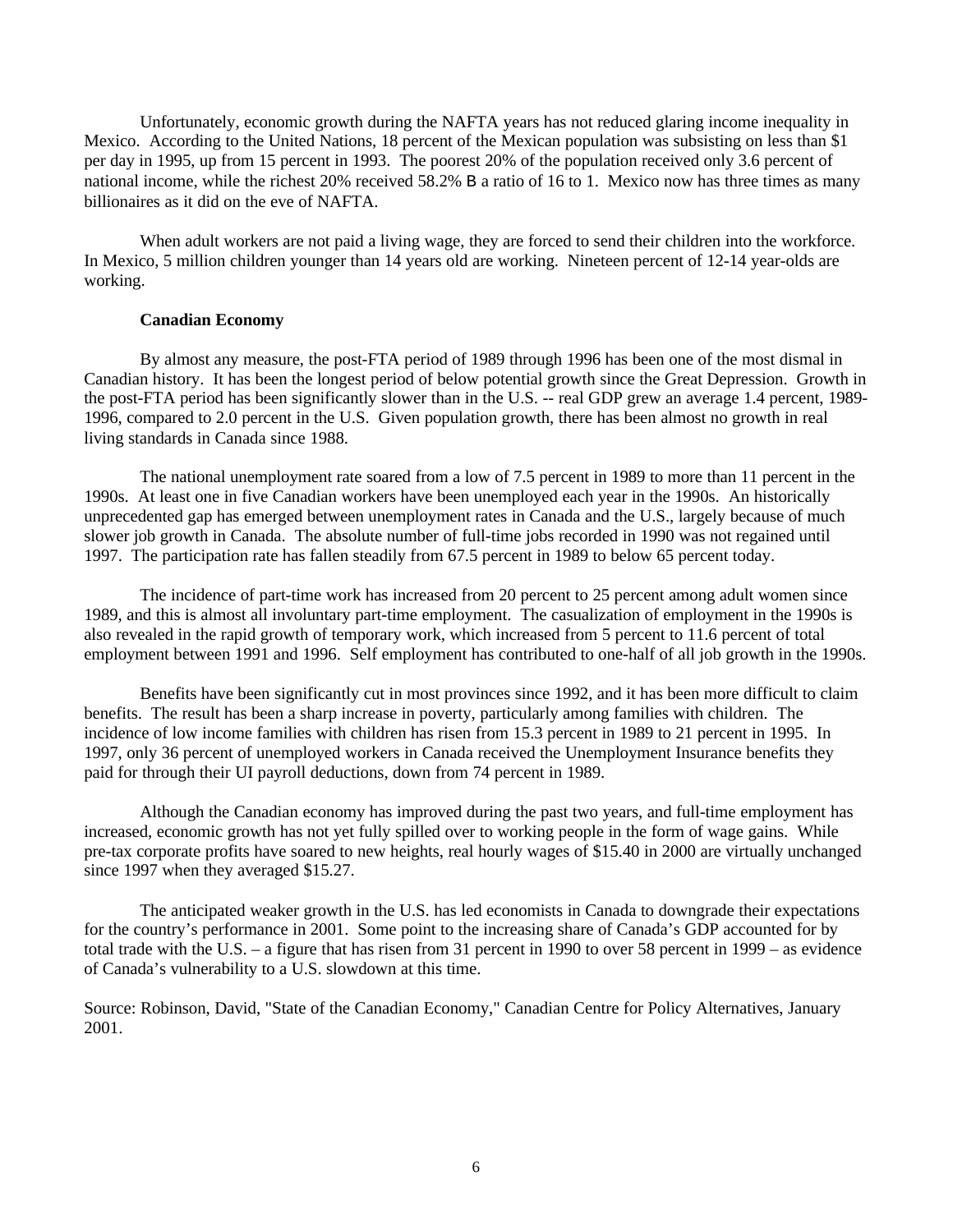# **U.S. Economy**

Although many NAFTA proponents cite low U.S. unemployment rates as proof of NAFTA's success, a closer look at the employment data presents a more mixed picture of the health of the U.S. labor market. During one of the longest sustained economic boom periods in American history, employment growth has been confined to the service sector. From its peak in March of 1998 to the end of 2000, BLS Establishment Survey Data shows that employment in U.S. manufacturing fell by 576,000 workers.

Since 1993, real U.S. hourly wages have risen 7 percent. Real average hourly wages in the U.S. were relatively unchanged during the first three years of NAFTA, and accelerated in 1997 and 1998. But since then, the increases have tailed off and real wage growth has once again flattened out. Worker productivity growth has outstripped compensation growth by a wide margin throughout the 1990s, growing by an average of 1.9 percent per year (4.3 percent per year in manufacturing), indicating that workers are not getting their fair share of the benefits of economic growth.

# **Capital Mobility: Effects on Workers in the U.S.**

NAFTA made it less risky and more lucrative to move production to Mexico and Canada. This increase in capital mobility and flexibility has undermined the bargaining power of American workers. Successive studies by Professor Kate Bronfenbrenner at Cornell University reveal that since NAFTA went into effect, 68 percent of employers in manufacturing, communication, and wholesale/distribution threatened to move all or part of the plant during union organizing drives. Fifteen percent of employers followed through on threats and shut down all or part of the plant within two years, triple the rate found by researchers who examined post-election plant closing rates in the late 1980s, before NAFTA into effect.

Bronfenbrenner found that not only are these illegal threats a pervasive part of employer campaigns, they are also very effective in increasing employers' chances of defeating unions in elections. As expected, Mexico was the country most often mentioned in plant closing threats.

The Cornell studies find that the cost of these plant closings and plant closing threats goes well beyond broken unions and failed organizing drives. Absent any hope of collective power to demand real improvements in wages, benefits, working conditions, and long term job protections, workers' insecurity will continue to rise. This insecurity will continue to hold down wage and benefit demands, but it will not be good for American workers, their families, and their communities.<sup>ii</sup>

# **Labor Supplemental Agreement**

The North American Agreement on Labor Cooperation (NAALC), often call NAFTA's labor side agreement, establishes a number of structures to monitor labor conditions in North America, as well as to address complaints about the failure to enforce labor law in the three countries. These structures have very limited enforcement powers, especially when contrasted to the commercial provisions of NAFTA. The NAALC commits each of the NAFTA countries to enforce its own labor laws in 11 broad areas.

# **Seven Years of NAALC Submission Experience**

Of the twenty-three submissions filed under the NAALC in the first seven years of NAFTA, 15 submissions have been filed with the U.S. National Administrative Office (NAO), 13 alleging violations of labor

 ii ..Bronfenbrenner, Kate, Uneasy Terrain: The Impact of Capital Mobility on Workers, Wages, and Union Organizing, Cornell University, September 6, 2000.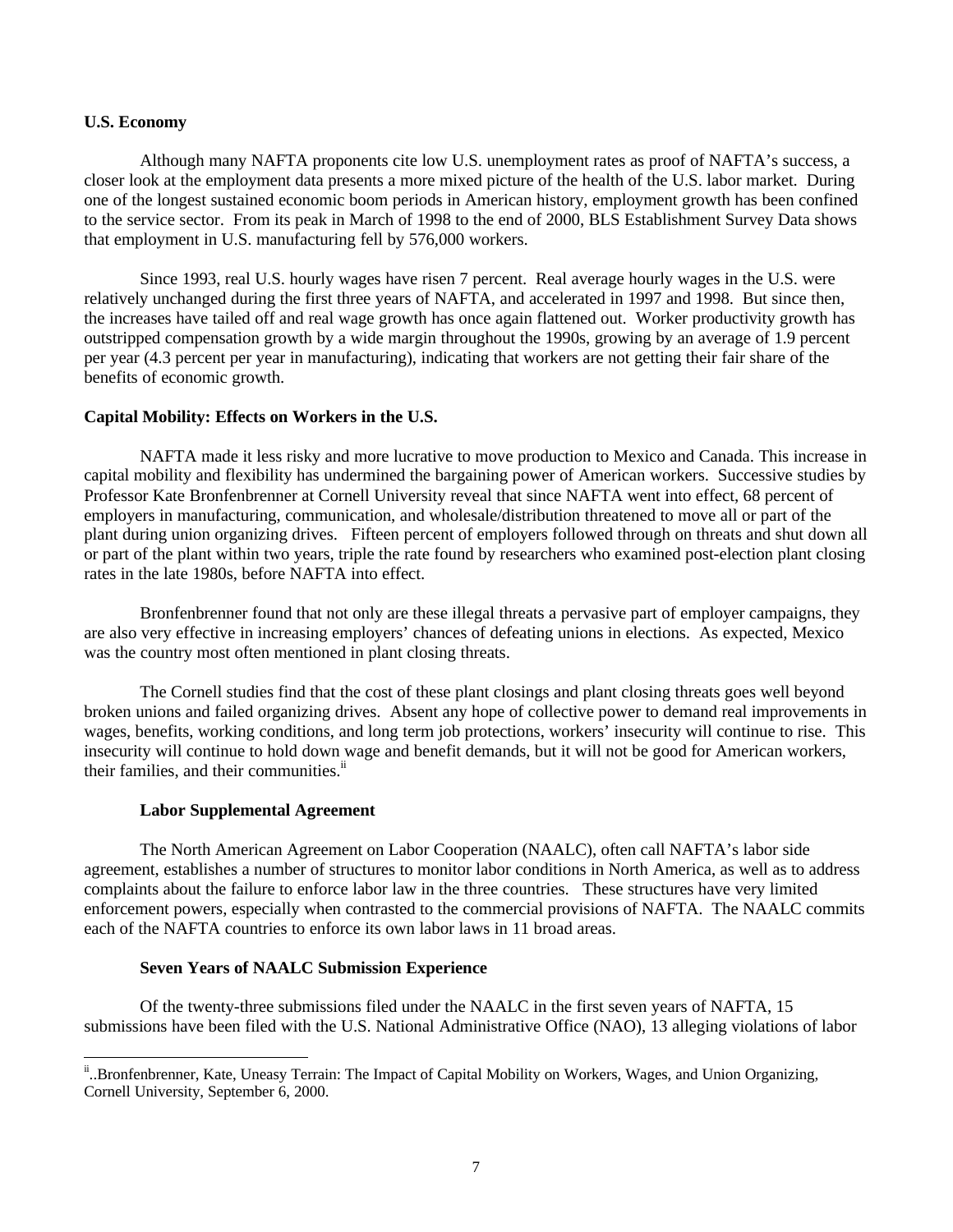law in Mexico, and two against Canada. Five submissions have been filed with the Mexican NAO alleging labor law violations in the United States. Three submissions have been filed in Canada, one raising allegations against Mexico and the other two raising allegations against the U.S.

Twelve of the fifteen submissions filed with the U.S. NAO involved issues of freedom of association. One submission concerned the illegal use of child labor in Mexican agriculture, and one case raised issues of pregnancy-based gender discrimination in the maquiladora industry. Four cases raised the issue of safety and health. One submission concerned minimum employment standards, including payment of overtime and mandatory contributions for social security, pensions and housing.

**Current Status:** Of the submissions filed in the U.S., three (GE, Maxi-Switch and McDonalds) were withdrawn before the review process was completed. Hearings were held on eight submissions, with five going to ministerial level consultations. The U.S. NAO declined to accept three submissions (Flight Attendants, Rural Mail Couriers and Tomato/Child Labor).

Four of the five Mexican submissions (Sprint, SOELC, Apple Growers and DeCoster Egg) resulted in ministerial consultation. One Mexican submission (Yale/INS), filed in September 1998, is still under review. The Canadian NAO submission, ITAPSA, resulted in a request for ministerial consultations which is still pending. The Canadian NAO declined to accept the other two submissions (Yale/INS and Labor Policy Association).

Alarming events in Mexico during NAFTA's seventh year indicate that the very process of filing complaints under the NAALC may now endanger workers' safety. On June 24, 2000 in Tijuana, two dozen members of the independent October 6 Union of workers at the Han Young maquiladora walked into a seminar organized by Mexico's labor ministry. The seminar was an outcome of a NAALC complaint filed by these same Han Young workers over the Mexican government's blatant and repeated refusal to allow them to choose their own union. As the Han Young workers reached the front of the room, thugs from the CROC, one of Mexico's government-controlled union federations, jumped up and attacked them, beating them and forcing them out into the street. No arrests were made, and the police were not called. After the ejection of the workers, the seminar resumed its academic discussion of freedom of association.

 A month later in Matamoros, three men visited the wife of a former employee of the Auto Trim maquila and asked her why her husband had signed a recent NAALC complaint. One of them said, "Aren't you afraid? You ought to be; something could happen." This threat was followed by a barrage of intimidation against the workers and groups involved in the NAALC complaint. The pattern that has emerged is that workers trying to eke some benefit out of the NAALC are now fair game for retribution.

**Assessment:** Of the twenty-three cases filed under the NAALC, most involved the first, most important right of freedom of association and the right to organize an independent union. However the outcome for workers has been very disappointing. Of 15 submissions to the U.S. NAO, only five resulted in ministerial consultation. Four Mexican submissions resulted in ministerial consultation, but filing with the Canadian NAO has, thus far, proved fruitless.

To date, the NAALC has "failed to promote compliance with, and effective enforcement by each party of , its labor law"; and organizing by independent unions continues to be squashed by government authorities. Even in cases, such as Sony, where the NAO has found that one of the NAFTA governments has "persistently failed to enforce its own laws" in the key area of freedom of association, the only remedy has been a "ministerial consultation." The absence of any enforcement mechanism has meant that neither governments nor companies take the NAALC seriously.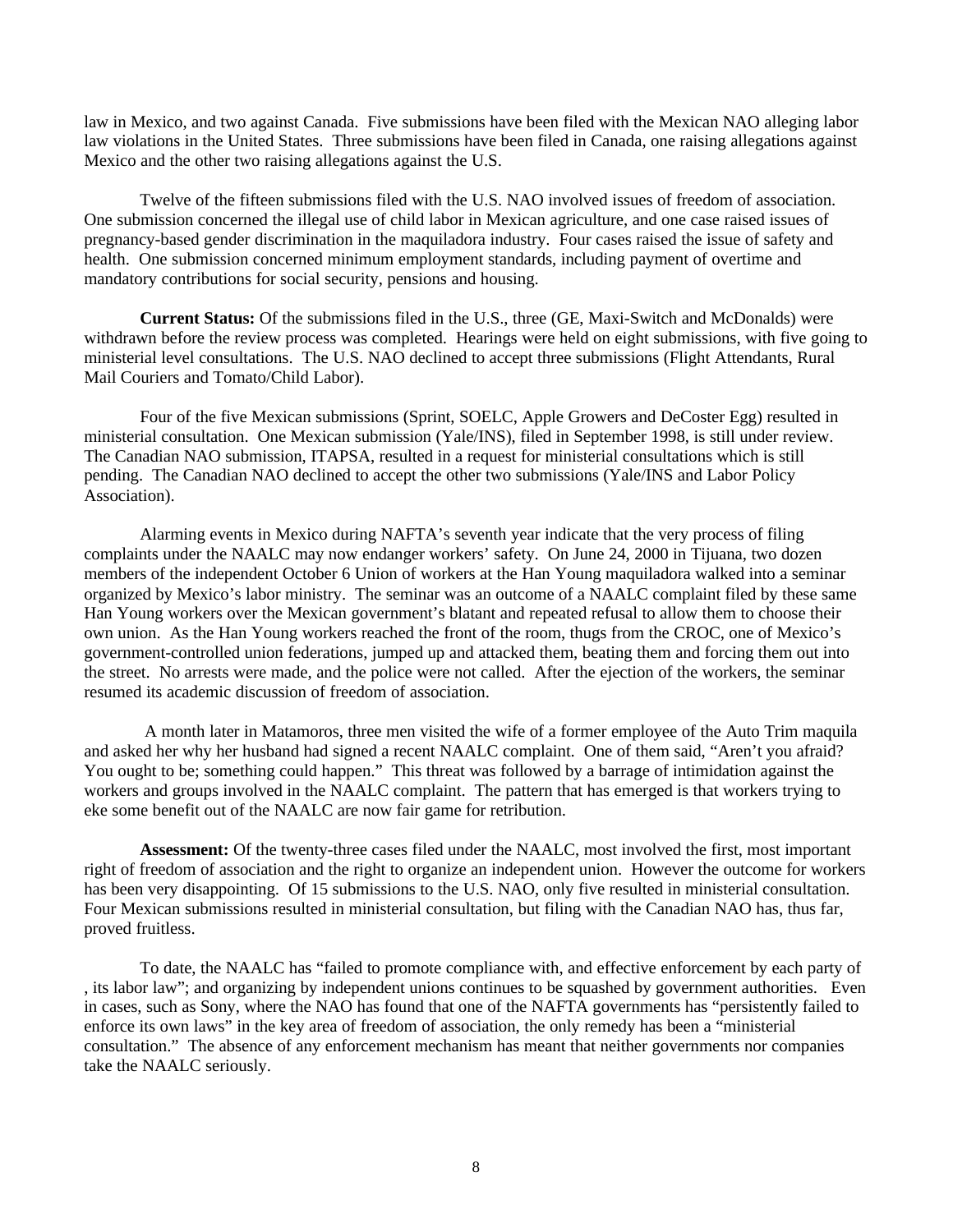The first obligation in the NAALC was for each country to provide for high standards in its labor laws and to "continue to strive to improve those standards." The submissions filed and the evidence of the absence of high standards in national laws and practices uncovered in the hearings indicate that this first obligation has not been met in the first seven years of NAFTA.

# **Lessons for the Future**

NAFTA is a model that, in our view, has utterly failed to deliver the promised benefits to ordinary citizens in any of the three North American countries. NAFTA's main outcome has been to strengthen the clout and bargaining power of multinational corporations, to limit the scope of governments to regulate in the public interest, and to force workers into more direct competition with each other -- reinforcing the downward pressure on their living standards, while assuring them fewer rights and protections.

Now, the U.S. government and the 33 other governments in the Western Hemisphere (excluding Cuba) have launched negotiations toward a Free Trade Area of the Americas (FTAA), which would essentially extend NAFTA to the rest of the hemisphere. These negotiations have been conducted in excessive secrecy and have given too much weight to the concerns of multinational corporations, while ignoring those raised by unions, environmental, human rights, women's, religious, and family farm organizations.

 The AFL-CIO vigorously opposes the continuation of an FTAA negotiation process that undermines workers' rights and environmental protections, exacerbates inequality in the hemisphere, and constrains the ability of governments to regulate in the interests of public health and the environment. In order to provide a new progressive model of trade and development policy, a hemispheric agreement must incorporate:

- enforceable workers' rights and environmental standards in its core. For workers in the hemisphere to share the benefits of increased trade and investment, they must be able to exercise their core workers' rights, which the International Labor Organization's 1998 Declaration on Fundamental Principles and Rights at Work identifies as freedom of association, the right to organize and bargain collectively, and the right to be free from child labor, forced labor, and discrimination in employment;
- protection under national law and international treaty obligations for the rights of migrant workers throughout the hemisphere, regardless of their legal status;
- measures to ensure that countries retain the ability to regulate the flow of speculative capital in order to protect their economies from excessive volatility;
- debt relief measures to improve the ability of the developing countries to fund education, health care, and infrastructure needs, thereby contributing to closing the gap between rich and poor nations, and reducing inequality within nations;
- equitable and transparent market access rules that allow for effective protection against import surges; and

In addition, if there are to be hemispheric negotiations on investment, services, government procurement, and intellectual property rights, any resulting agreement must not undermine the ability of governments (at all levels: federal, state, and local) to enact and enforce legitimate regulations in the public interest: